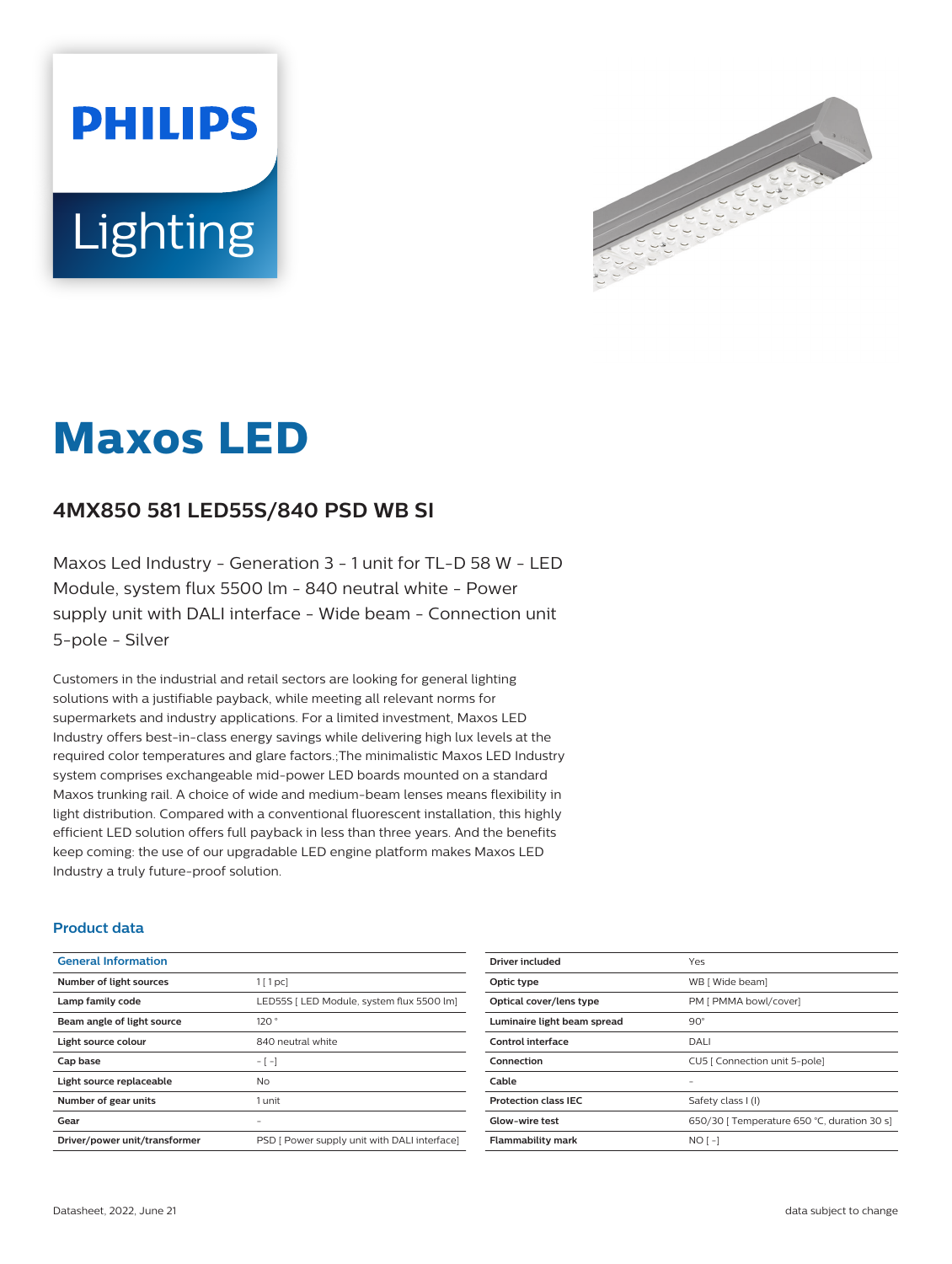## **Maxos LED**

| <b>ENEC mark</b><br><b>ENEC</b> mark<br>UL mark<br><b>Warranty period</b><br>5 years<br><b>Remarks</b><br>*- According to the Lighting Europe guidance<br>paper 'Evaluating performance of LED based<br>luminaires - January 2018': statistically there<br>is no relevant difference in lumen<br>maintenance between the B50 and, for<br>example, the B10. Therefore, the median<br>useful life (B50) value also represents the B10<br>value.<br>Constant light output<br>No<br>Number of products on MCB (16 A type<br>24<br>B)<br><b>EU RoHS compliant</b><br>Yes<br><b>Product family code</b><br>4MX850 [ Maxos Led Industry]<br>Unified glare rating CEN<br>Not applicable<br><b>Operating and Electrical</b><br>220-240 V<br><b>Input Voltage</b><br>Input frequency<br>50 to 60 Hz<br>0-16 V DC DALI<br>Control signal voltage<br>Inrush current<br>21 A<br>Inrush time<br>0.280 ms<br>Power factor (min.)<br>0.9<br><b>Controls and Dimming</b><br>Dimmable<br>Yes<br><b>Mechanical and Housing</b><br><b>Trunking length</b><br>581 [ 1 unit for TL-D 58 W]<br>Steel<br><b>Housing material</b><br>Reflector material<br>Optic material<br>Polymethyl methacrylate |                             | CE mark                 |
|-----------------------------------------------------------------------------------------------------------------------------------------------------------------------------------------------------------------------------------------------------------------------------------------------------------------------------------------------------------------------------------------------------------------------------------------------------------------------------------------------------------------------------------------------------------------------------------------------------------------------------------------------------------------------------------------------------------------------------------------------------------------------------------------------------------------------------------------------------------------------------------------------------------------------------------------------------------------------------------------------------------------------------------------------------------------------------------------------------------------------------------------------------------------------------|-----------------------------|-------------------------|
|                                                                                                                                                                                                                                                                                                                                                                                                                                                                                                                                                                                                                                                                                                                                                                                                                                                                                                                                                                                                                                                                                                                                                                             | <b>CE mark</b>              |                         |
|                                                                                                                                                                                                                                                                                                                                                                                                                                                                                                                                                                                                                                                                                                                                                                                                                                                                                                                                                                                                                                                                                                                                                                             |                             |                         |
|                                                                                                                                                                                                                                                                                                                                                                                                                                                                                                                                                                                                                                                                                                                                                                                                                                                                                                                                                                                                                                                                                                                                                                             |                             |                         |
|                                                                                                                                                                                                                                                                                                                                                                                                                                                                                                                                                                                                                                                                                                                                                                                                                                                                                                                                                                                                                                                                                                                                                                             |                             |                         |
|                                                                                                                                                                                                                                                                                                                                                                                                                                                                                                                                                                                                                                                                                                                                                                                                                                                                                                                                                                                                                                                                                                                                                                             |                             |                         |
|                                                                                                                                                                                                                                                                                                                                                                                                                                                                                                                                                                                                                                                                                                                                                                                                                                                                                                                                                                                                                                                                                                                                                                             |                             |                         |
|                                                                                                                                                                                                                                                                                                                                                                                                                                                                                                                                                                                                                                                                                                                                                                                                                                                                                                                                                                                                                                                                                                                                                                             |                             |                         |
|                                                                                                                                                                                                                                                                                                                                                                                                                                                                                                                                                                                                                                                                                                                                                                                                                                                                                                                                                                                                                                                                                                                                                                             |                             |                         |
|                                                                                                                                                                                                                                                                                                                                                                                                                                                                                                                                                                                                                                                                                                                                                                                                                                                                                                                                                                                                                                                                                                                                                                             |                             |                         |
|                                                                                                                                                                                                                                                                                                                                                                                                                                                                                                                                                                                                                                                                                                                                                                                                                                                                                                                                                                                                                                                                                                                                                                             |                             |                         |
|                                                                                                                                                                                                                                                                                                                                                                                                                                                                                                                                                                                                                                                                                                                                                                                                                                                                                                                                                                                                                                                                                                                                                                             |                             |                         |
|                                                                                                                                                                                                                                                                                                                                                                                                                                                                                                                                                                                                                                                                                                                                                                                                                                                                                                                                                                                                                                                                                                                                                                             |                             |                         |
|                                                                                                                                                                                                                                                                                                                                                                                                                                                                                                                                                                                                                                                                                                                                                                                                                                                                                                                                                                                                                                                                                                                                                                             |                             |                         |
|                                                                                                                                                                                                                                                                                                                                                                                                                                                                                                                                                                                                                                                                                                                                                                                                                                                                                                                                                                                                                                                                                                                                                                             |                             |                         |
|                                                                                                                                                                                                                                                                                                                                                                                                                                                                                                                                                                                                                                                                                                                                                                                                                                                                                                                                                                                                                                                                                                                                                                             |                             |                         |
|                                                                                                                                                                                                                                                                                                                                                                                                                                                                                                                                                                                                                                                                                                                                                                                                                                                                                                                                                                                                                                                                                                                                                                             |                             |                         |
|                                                                                                                                                                                                                                                                                                                                                                                                                                                                                                                                                                                                                                                                                                                                                                                                                                                                                                                                                                                                                                                                                                                                                                             |                             |                         |
|                                                                                                                                                                                                                                                                                                                                                                                                                                                                                                                                                                                                                                                                                                                                                                                                                                                                                                                                                                                                                                                                                                                                                                             |                             |                         |
|                                                                                                                                                                                                                                                                                                                                                                                                                                                                                                                                                                                                                                                                                                                                                                                                                                                                                                                                                                                                                                                                                                                                                                             |                             |                         |
|                                                                                                                                                                                                                                                                                                                                                                                                                                                                                                                                                                                                                                                                                                                                                                                                                                                                                                                                                                                                                                                                                                                                                                             |                             |                         |
|                                                                                                                                                                                                                                                                                                                                                                                                                                                                                                                                                                                                                                                                                                                                                                                                                                                                                                                                                                                                                                                                                                                                                                             |                             |                         |
|                                                                                                                                                                                                                                                                                                                                                                                                                                                                                                                                                                                                                                                                                                                                                                                                                                                                                                                                                                                                                                                                                                                                                                             |                             |                         |
|                                                                                                                                                                                                                                                                                                                                                                                                                                                                                                                                                                                                                                                                                                                                                                                                                                                                                                                                                                                                                                                                                                                                                                             |                             |                         |
|                                                                                                                                                                                                                                                                                                                                                                                                                                                                                                                                                                                                                                                                                                                                                                                                                                                                                                                                                                                                                                                                                                                                                                             |                             |                         |
|                                                                                                                                                                                                                                                                                                                                                                                                                                                                                                                                                                                                                                                                                                                                                                                                                                                                                                                                                                                                                                                                                                                                                                             |                             |                         |
|                                                                                                                                                                                                                                                                                                                                                                                                                                                                                                                                                                                                                                                                                                                                                                                                                                                                                                                                                                                                                                                                                                                                                                             |                             |                         |
|                                                                                                                                                                                                                                                                                                                                                                                                                                                                                                                                                                                                                                                                                                                                                                                                                                                                                                                                                                                                                                                                                                                                                                             |                             |                         |
|                                                                                                                                                                                                                                                                                                                                                                                                                                                                                                                                                                                                                                                                                                                                                                                                                                                                                                                                                                                                                                                                                                                                                                             |                             |                         |
|                                                                                                                                                                                                                                                                                                                                                                                                                                                                                                                                                                                                                                                                                                                                                                                                                                                                                                                                                                                                                                                                                                                                                                             |                             |                         |
|                                                                                                                                                                                                                                                                                                                                                                                                                                                                                                                                                                                                                                                                                                                                                                                                                                                                                                                                                                                                                                                                                                                                                                             |                             |                         |
|                                                                                                                                                                                                                                                                                                                                                                                                                                                                                                                                                                                                                                                                                                                                                                                                                                                                                                                                                                                                                                                                                                                                                                             |                             |                         |
|                                                                                                                                                                                                                                                                                                                                                                                                                                                                                                                                                                                                                                                                                                                                                                                                                                                                                                                                                                                                                                                                                                                                                                             |                             |                         |
|                                                                                                                                                                                                                                                                                                                                                                                                                                                                                                                                                                                                                                                                                                                                                                                                                                                                                                                                                                                                                                                                                                                                                                             |                             |                         |
|                                                                                                                                                                                                                                                                                                                                                                                                                                                                                                                                                                                                                                                                                                                                                                                                                                                                                                                                                                                                                                                                                                                                                                             |                             |                         |
|                                                                                                                                                                                                                                                                                                                                                                                                                                                                                                                                                                                                                                                                                                                                                                                                                                                                                                                                                                                                                                                                                                                                                                             |                             |                         |
|                                                                                                                                                                                                                                                                                                                                                                                                                                                                                                                                                                                                                                                                                                                                                                                                                                                                                                                                                                                                                                                                                                                                                                             | Optical cover/lens material | Polymethyl methacrylate |
| Steel<br><b>Fixation material</b>                                                                                                                                                                                                                                                                                                                                                                                                                                                                                                                                                                                                                                                                                                                                                                                                                                                                                                                                                                                                                                                                                                                                           |                             |                         |
| Optical cover/lens finish<br>Clear                                                                                                                                                                                                                                                                                                                                                                                                                                                                                                                                                                                                                                                                                                                                                                                                                                                                                                                                                                                                                                                                                                                                          |                             |                         |
| Overall length<br>1528 mm                                                                                                                                                                                                                                                                                                                                                                                                                                                                                                                                                                                                                                                                                                                                                                                                                                                                                                                                                                                                                                                                                                                                                   |                             |                         |
| Overall width<br>63 mm                                                                                                                                                                                                                                                                                                                                                                                                                                                                                                                                                                                                                                                                                                                                                                                                                                                                                                                                                                                                                                                                                                                                                      |                             |                         |
| Overall height<br>50 mm                                                                                                                                                                                                                                                                                                                                                                                                                                                                                                                                                                                                                                                                                                                                                                                                                                                                                                                                                                                                                                                                                                                                                     |                             |                         |
| Colour<br>Silver                                                                                                                                                                                                                                                                                                                                                                                                                                                                                                                                                                                                                                                                                                                                                                                                                                                                                                                                                                                                                                                                                                                                                            |                             |                         |
| Dimensions (height x width x depth)<br>50 x 63 x 1528 mm (2 x 2.5 x 60.2 in)                                                                                                                                                                                                                                                                                                                                                                                                                                                                                                                                                                                                                                                                                                                                                                                                                                                                                                                                                                                                                                                                                                |                             |                         |

| Ingress protection code                       | IP20 [ Finger-protected]        |  |
|-----------------------------------------------|---------------------------------|--|
| Mech. impact protection code                  | IK02 [ 0.2 J standard]          |  |
| <b>Sustainability rating</b>                  |                                 |  |
|                                               |                                 |  |
| <b>Initial Performance (IEC Compliant)</b>    |                                 |  |
| Initial luminous flux (system flux)           | 5500 lm                         |  |
| Luminous flux tolerance                       | $+/-10%$                        |  |
| Initial LED luminaire efficacy                | 169 lm/W                        |  |
| Init. Corr. Colour Temperature                | 4000 K                          |  |
| Init. Colour rendering index                  | ≥80                             |  |
| Initial chromaticity                          | (0.38, 0.38) SDCM <3.5          |  |
| Initial input power                           | 32.5 W                          |  |
| Power consumption tolerance                   | $+/-10%$                        |  |
|                                               |                                 |  |
| <b>Over Time Performance (IEC Compliant)</b>  |                                 |  |
| Control gear failure rate at median useful 5% |                                 |  |
| life 50,000 h                                 |                                 |  |
| Lumen maintenance at median useful            | L90                             |  |
| life* 50,000 h                                |                                 |  |
| Lumen maintenance at median useful            | <b>L80</b>                      |  |
| life* 100,000 h                               |                                 |  |
|                                               |                                 |  |
| <b>Application Conditions</b>                 |                                 |  |
| Ambient temperature range                     | $-20$ to $+35$ °C               |  |
| Performance ambient temperature Tq            | 25 °C                           |  |
| Maximum dimming level                         | 1%                              |  |
| Suitable for random switching                 | Not applicable                  |  |
|                                               |                                 |  |
| <b>Product Data</b>                           |                                 |  |
| Full product code                             | 403073266132999                 |  |
| Order product name                            | 4MX850 581 LED55S/840 PSD WB SI |  |
| EAN/UPC - product                             | 4030732661329                   |  |
| Order code                                    | 66132999                        |  |
| SAP numerator - quantity per pack             | 1                               |  |
| Numerator - packs per outer box               | 3                               |  |
| <b>SAP material</b>                           | 910629121526                    |  |
| SAP net weight (piece)                        | 1.815 kg                        |  |
| ıк 02  (=                                     |                                 |  |

**Approval and Application**